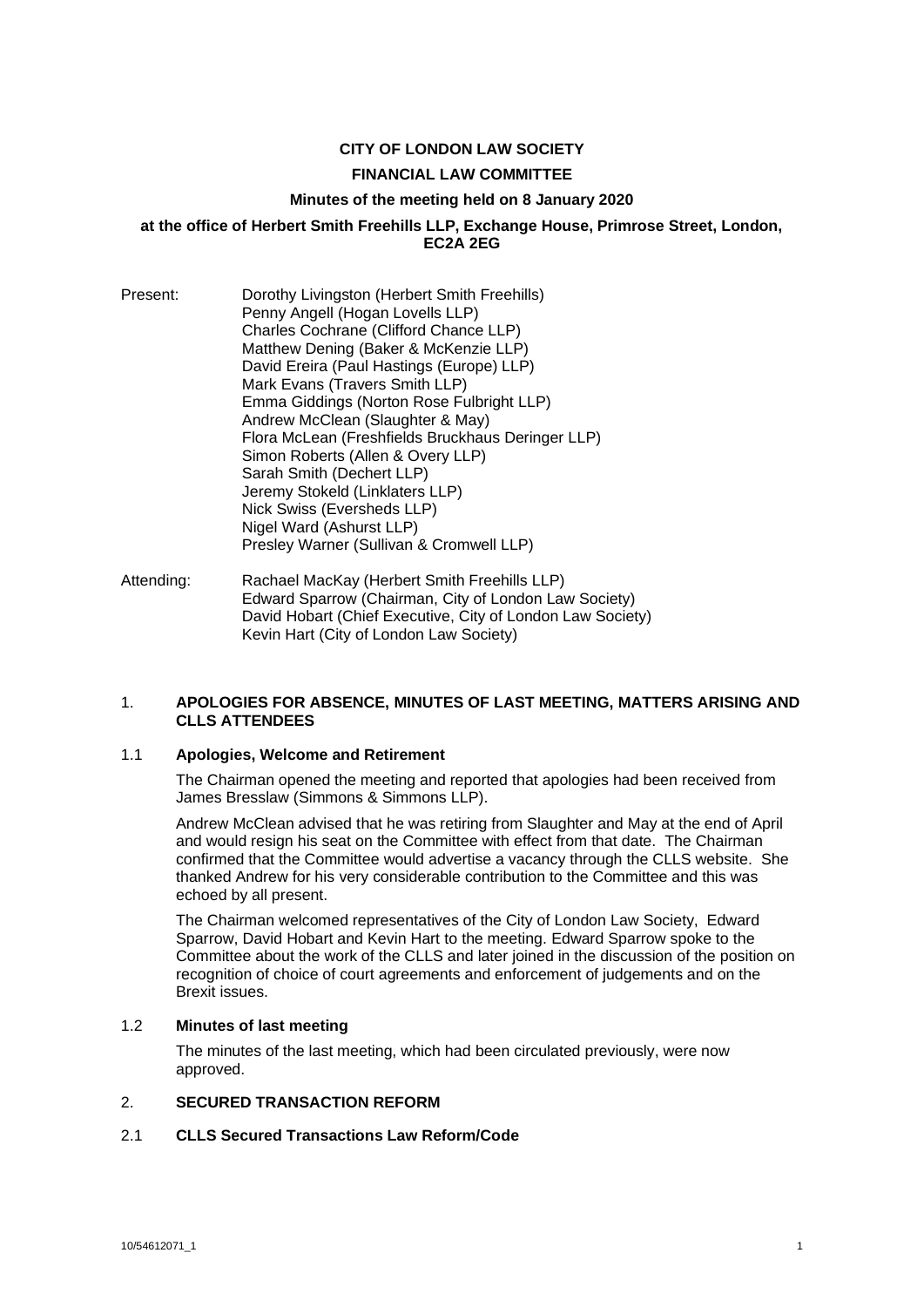The Committee was reminded that, following the meeting held on 6 November 2019, a further revised discussion draft of the Code had been circulated to the working party at the end of November. Discussions were ongoing.

The next working party meeting is due to take place at the end of January 2020.

### 2.2 **Rome I Article 14 and effects of assignment of claims on third parties**

There was nothing to report as regards the EC's proposed Regulation on the effects of assignment of claims on third parties.

However, it was noted that a recent case before the CJEU had determined that Rome I Article 14 must be interpreted as not designating, directly or by analogy, the applicable law concerning the third party effects of the assignment of a claim in the event of multiple assignments of the claim by the same creditor to successive assignees. (Case C 548/18: Request for a preliminary ruling under Article 267 TFEU from the Saarländisches Oberlandesgericht (Higher Regional Court of Saarland, Germany), made by decision of 8 August 2018, received at the Court on 23 August 2018, in the proceedings: *BGL BNP Paribas SA v TeamBank AG Nürnberg*.)

## 3. **LIBOR – PLANNED END AT END OF 2021**

The Committee's working party chairman (Charles Cochrane) reported on recent developments and consultations. It was noted in particular that measures were being taken by the UK Regulators for the market to move to "risk free" rates.

A consultation on legacy contracts being prepared by the SONIA working group, was awaited.

*AFTERNOTE: THE BANK OF ENGLAND, FCA AND WORKING GROUP ON RISK FREE STERLING RATES ISSUED VARIOUS PRESS RELEASES AND PUBLICATIONS ON 16 JANUARY 2020. THIS INCLUDED A ROAD MAP AND A DOCUMENT BY THE RFRWG CALLED "USE CASES OF BENCHMARK RATES: COMPOUNDED IN ARREARS, TERM RATES AND FURTHER ALTERNATIVES"*

## 4. **UK JURISDICTION TASKFORCE OF THE LAWTECH DELIVERY PANEL – CRYPTOASSETS**

It was noted that, following a public consultation on the status of cryptoassets and smart contracts under English law launched in May 2019, the UK Jurisdiction Taskforce had published a legal statement on 18 November 2019. The statement concludes that cryptoassets are to be treated as property under English law, even though they are virtual and cannot be things in possession or be possessed.

It was further noted that the statement is intended to provide answers to legal questions about the status of cryptoassets and smart contracts under English law and thereby promote market confidence, legal certainty and predictability which is hugely important to the global financial services industry.

The statement includes a short section on security – it states simply that security by mortgage or equitable charge can be created over cryptoassets in the same way as other intangible assets (but not pledges or liens as these are possessory security).

It was also noted that in December 2019, the Basel Committee on Banking Supervision had issued a Discussion Paper "Designing a Prudential Treatment for Cryptoassets". Comments are due by 13 March 2020.

### 5. **ELECTRONIC SIGNATURES**

There was nothing new to report on this matter. (The addendum to the CLLS/Law Society paper on electronic signatures is in progress, mainly to note that the Law Commission has addressed and dismissed the view that an electronic signature cannot be witnessed.)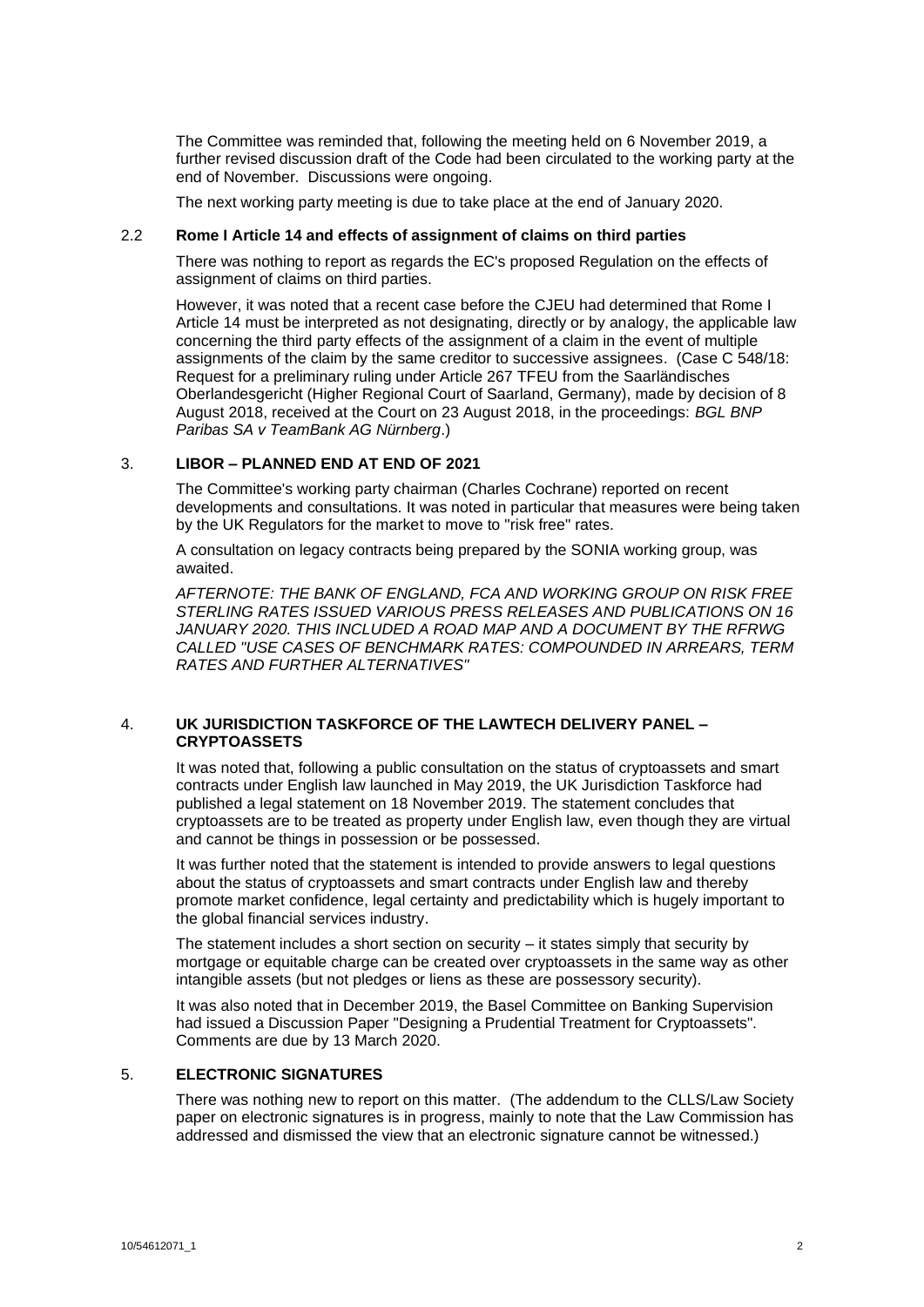# 6. **BEIS CONSULTATION ON CORPORATE TRANSPARENCY AND REGISTER REFORM (COMPANIES HOUSE)**

There was nothing new to report on this matter. The Committee would continue to keep a watching brief.

## 7. **INTERMEDIATED SECURITIES – LAW COMMISSION PROJECT**

The Committee was reminded that the Law Commission had published a Call for Evidence in August 2019, which was a first step in a scoping study on intermediated securities. The Committee had submitted a response prepared jointly with a working group of the CLLS Company Law Committee on 8 November 2019.

Since then, it was reported that Dorothy Livingston had been appointed to represent the CLLS on the Law Commission's advisory panel for their scoping study during 2020. The CLLS joint working party will comprise representatives of the Financial, Company, Regulatory and Insolvency Law CLLS Committees. The Law Commission's work will be led by Professor Sarah Green of Bristol University who is taking over as Commissioner for Commercial and Common Law.

### 8. **GOVERNMENT PROPOSALS FOR A NEW REGISTER OF BENEFICIAL OWNERS OF OVERSEAS COMPANIES WHICH OWN UK PROPERTY**

There was nothing to report on this. The Committee would continue to keep a watching brief.

## 9. **NEW NATIONAL SECURITY CONTROLS**

### 9.1 **EU**

It was noted that new EU law on national security controls has come into force but will not apply until 11 October 2020. The Regulation is mainly concerned with transactions affecting more than one Member State and therefore may be repealed once the UK's transition period of compliance with EU law comes to an end and not remain part of retained EU law.

## 9.2 **UK**

A new interim UK national security regime is in force in relation to high tech and defence companies. The Government's response to its 2019 consultation is awaited.

### 10. **FINANCIAL STABILITY: EU BANK RECOVERY AND RESOLUTION DIRECTIVE, ARTICLE 55 – CONTRACTUAL RECOGNITION OF BAIL-IN, ISSUES WITH RING FENCED BANKING**

### 10.1 **Resolvability of Too Big to Fail Financial Institutions – BRRD Proposed Moratoria and amendments to Article 55: BRRD II**

There was nothing new to report on this matter. The Committee would continue to keep a watching brief.

### 10.2 **EBA Consultation on loan origination and monitoring**

There was nothing new to report on this matter The Committee would continue to keep a watching brief.

## 11. **INSOLVENCY**

### 11.1 **Insolvency and Corporate Governance – Government Response to Consultation**

There was nothing to new report on this matter. The Committee would continue to keep a watching brief.